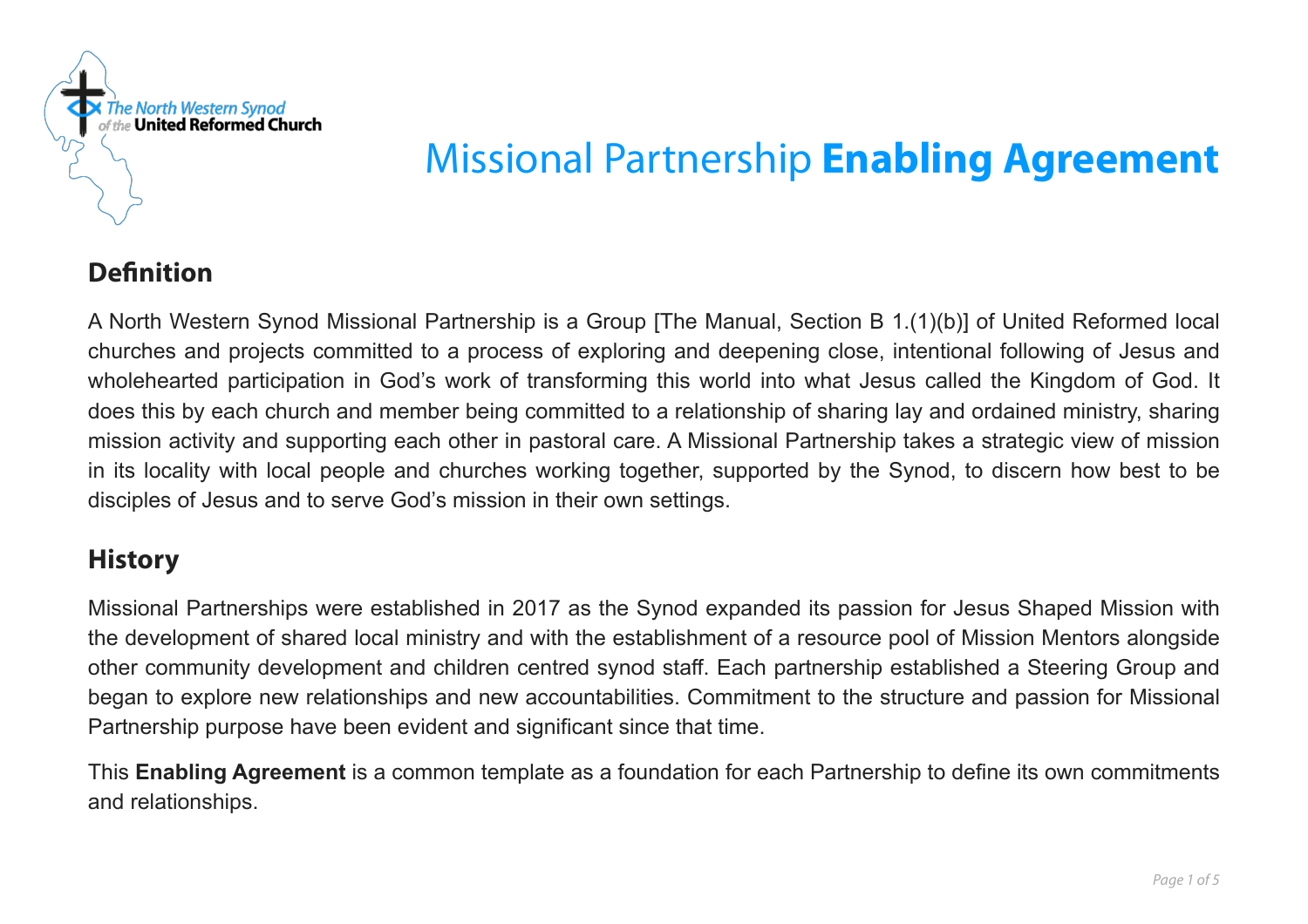# **Role**

## *Generally,* to:

- Discern together the mission focus of the partnership as a whole and sections of it, hearing and discerning direction for new mission focus and activity
- Discern together how recognised ministries may share skills creatively throughout the partnership, understanding the potential for named links with churches and projects as well as partnership wide skill sharing
- Discern together how all recognised lay leaders may share skills creatively throughout the partnership, understanding the potential for named contact with churches and projects
- Foster mutual support for local pastoral care
- Foster mutual support for local worship and spiritual development
- ▶ Foster mutual support in local administrative duties
- Foster mutual support for the care and development of buildings

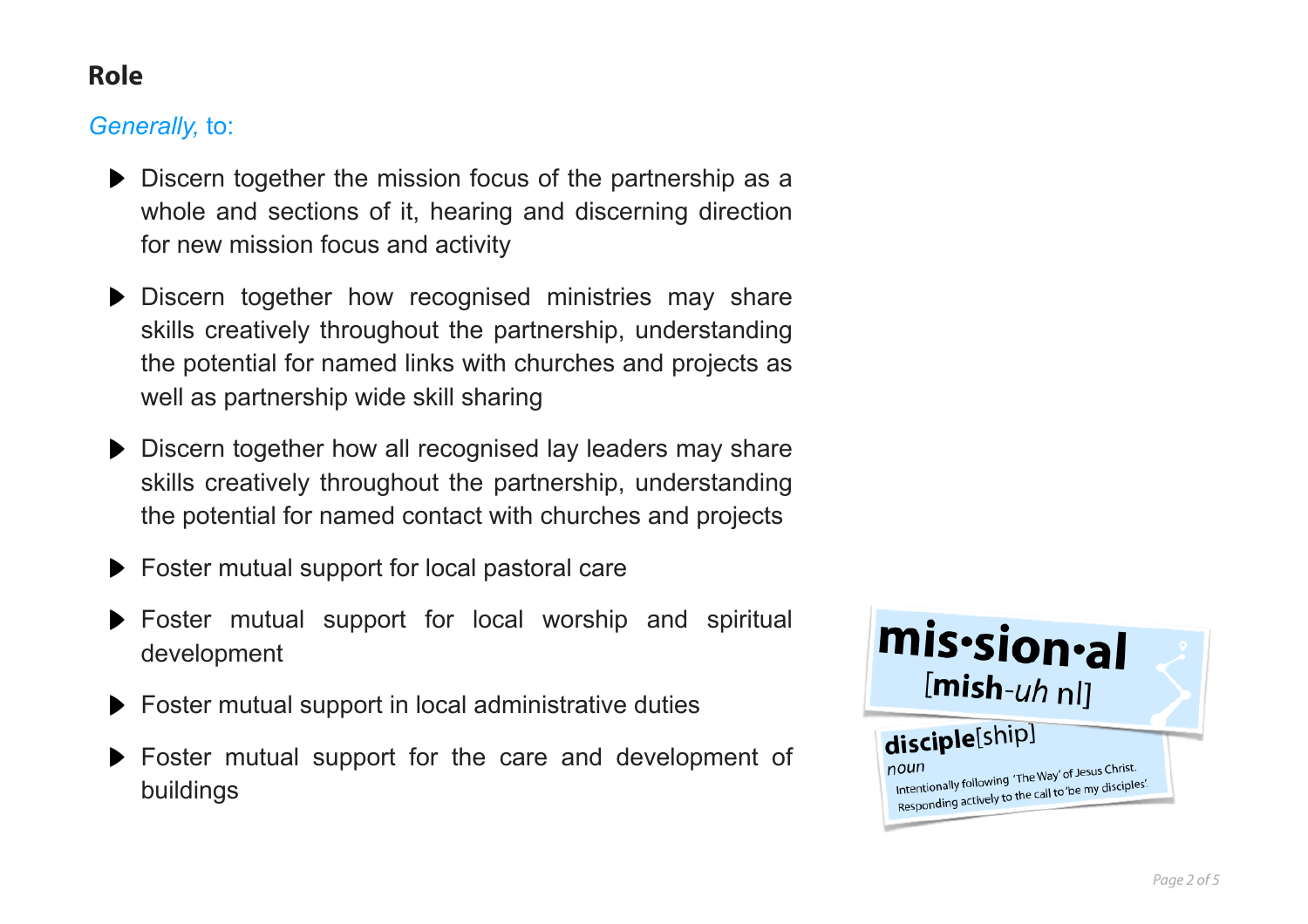## *Specifically* to:

- Maintain an active Steering Group and hold meetings as frequently as the Missional Partnership Steering Group agrees
- ▶ Agree a Vision Statement for the Missional Partnership
- Agree practical resource sharing of both finance and people
- Call recognised ministers according to the policies and practice of the United Reformed Church, with the Missional Partnership Steering Group Convenor normally acting as Interim Moderator for the call process
- $\triangleright$  By its members, participate in the wider councils of the Synod and General Assembly, nominating members to Synod committees as appropriate and agreed by Synod
- Refer, through the Missional Partnership Steering Group Convenor, to Synod Pastoral Committee any matter of concern or uncertainty
- Make decisions according to the Standing Orders of the General Assembly, with the default being Consensus Decision Making

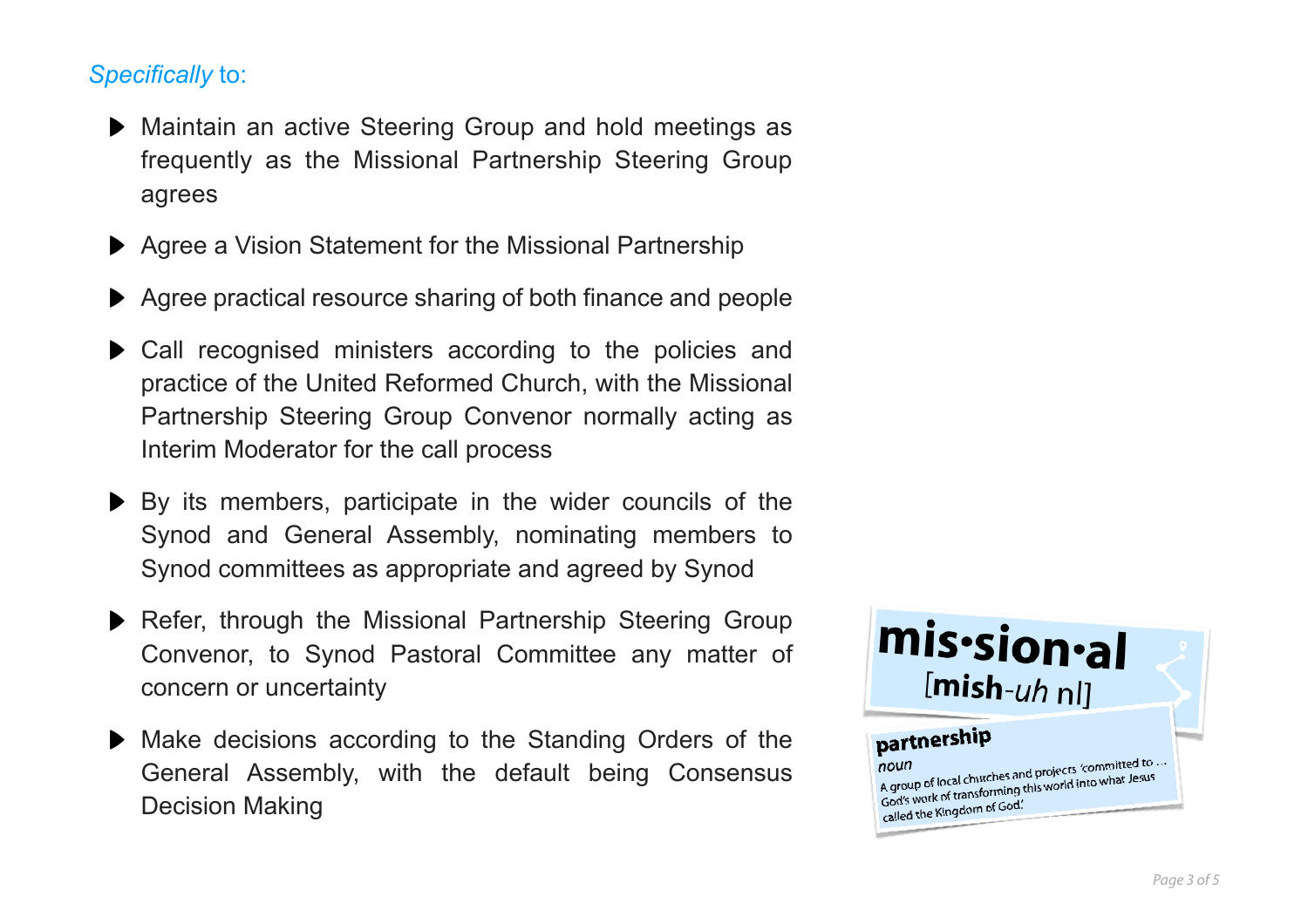## **Steering Group Membership**

- Missional Partnership Steering Group Convenor, appointed by the Synod via Nominations committee and, where practicable, a member from another Missional Partnership
- ▶ One serving Elder or equivalent person from each church or project in the partnership (two, if the churches in the partnership number seven or below), who will be voting members
- All recognised active URC (United Reformed Church) ministries in the Partnership area including Stipendiary Ministers, non-Stipendiary ministers of all models, Church Related Community Workers, Ministers in Special Category posts, Pioneer Ministers, active retired ministers, Ministers in LEPs (all of whom are in attendance for Steering Group meetings, and are not voting members)
- ▶ One Synod Mission Mentor (in attendance, and not a voting member)